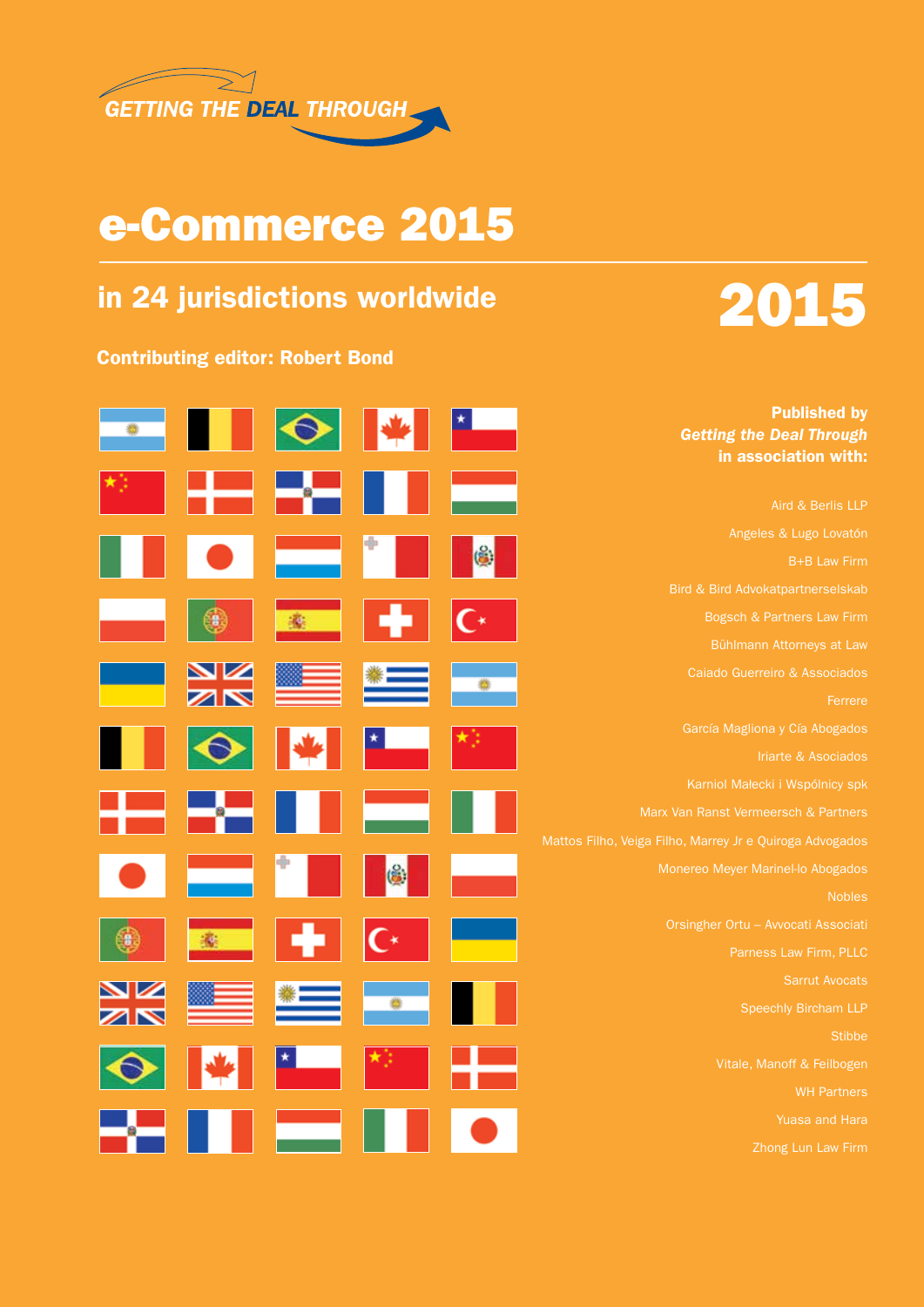#### e-Commerce 2015

#### Contributing editor: Robert Bond Speechly Bircham LLP

*Getting the Deal Through* is delighted to publish the eleventh edition of *e-Commerce,*  a volume in our series of annual reports, which provide international analysis in key areas of law and policy for corporate counsel, cross-border legal practitioners and business people.

Following the format adopted throughout the series, the same key questions are answered by leading practitioners in each of the 24 jurisdictions featured. New jurisdictions this year include Belgium, Brazil, Canada, Denmark, Hungary and Portugal. This year the volume features chapters on Monitoring in the Workplace and The Growth of Outsourced Solutions.

Every effort has been made to ensure that matters of concern to readers are covered. However, specific legal advice should always be sought from experienced local advisers. *Getting the Deal Through*  publications are updated annually in print. Please ensure you are referring to the latest print edition or to the online version at www. gettingthedealthrough.com.

*Getting the Deal Through* gratefully acknowledges the efforts of all the contributors to this volume, who were chosen for their recognised expertise. We would also like to extend special thanks to contributing editor Robert Bond of Speechly Bircham LLP for his continued assistance with this volume.

#### Getting the Deal Through

London July 2014

#### Publisher

Gideon Roberton gideon.roberton@lbresearch.com

Subscriptions Rachel Nurse subscriptions@gettingthedealthrough.com

Business development managers George Ingledew george.ingledew@lbresearch.com

Alan Lee alan.lee@lbresearch.com

Dan White dan.white@lbresearch.com Monitoring in the workplace: a French case study

Raphaël Dana

Sarrut Avocats

The growth of outsourced solutions: data protection – the practical considerations 6

Janine Regan Speechly Bircham LLP

#### **Argentina**

Héctor Ariel Manoff, Nicolás Matías Czej and Vanesa Balda Vitale, Manoff & Feilbogen

Belgium Jan Ravelingien and Carl Kestens Marx Van Ranst Vermeersch & Partners

| Brazil                                                                                 |    |
|----------------------------------------------------------------------------------------|----|
| Fabio Ferreira Kujawski<br>Mattos Filho, Veiga Filho, Marrey Jr e<br>Quiroga Advogados |    |
| Canada                                                                                 | 27 |
| <b>Donald B Johnston</b><br>Aird & Berlis IIP                                          |    |
| Chile                                                                                  | 33 |
| <b>Claudio Magliona</b>                                                                |    |
| García Magliona y Cía Abogados                                                         |    |

| China              | 38 |
|--------------------|----|
| <b>Jihong Chen</b> |    |
| Zhong Lun Law Firm |    |
|                    |    |
| Denmark            | ∣੨ |
|                    |    |

Nis Peter Dall Bird & Bird Advokatpartnerselskab

|    | Dominican Republic                                              | 49  |
|----|-----------------------------------------------------------------|-----|
| 3  | <b>Jaime R Ángeles</b>                                          |     |
|    | Angeles & Lugo Lovatón                                          |     |
|    |                                                                 |     |
|    | France                                                          | 55  |
| 6  | Raphaël Dana and Tressy Ekoukou                                 |     |
|    | <b>Sarrut Avocats</b>                                           |     |
|    |                                                                 |     |
|    | Hungary                                                         | 61  |
| 8  | Ádám Liber and Tamás Gödölle                                    |     |
| er | Bogsch & Partners Law Firm                                      |     |
|    | Italy                                                           | 69  |
|    | <b>Marco Consonni</b>                                           |     |
|    | Orsingher Ortu - Avvocati Associati                             |     |
| 14 |                                                                 |     |
|    | Japan                                                           | 78  |
|    | Kozo Yabe and Takeshi Kanda                                     |     |
|    | Yuasa and Hara                                                  |     |
| 20 |                                                                 |     |
|    | Luxembourg                                                      | 84  |
|    | <b>Dirk Leermakers and Nicolas van Heule</b>                    |     |
|    | Stibbe                                                          |     |
| 27 |                                                                 |     |
|    | Malta                                                           | 90  |
|    | <b>Olga Finkel</b>                                              |     |
|    | <b>WH Partners</b>                                              |     |
| 33 |                                                                 |     |
|    | Peru                                                            | 97  |
|    | Erick Iriarte Ahón and Fátima Toche Vega<br>Iriarte & Asociados |     |
|    |                                                                 |     |
| 38 | Poland                                                          | 102 |
|    | <b>Robert Małecki</b>                                           |     |
|    | Karniol Małecki i Wspólnicy spk                                 |     |
|    |                                                                 |     |
| 43 | Portugal                                                        | 108 |
|    | <b>Ricardo Rodrigues Lopes and Vanessa</b>                      |     |
|    | Vicente Bexiga                                                  |     |

Caiado Guerreiro & Associados



Published by Law Business Research Ltd 87 Lancaster Road London, W11 1QQ, UK Tel: +44 20 7908 1188 Fax: +44 20 7229 6910 © Law Business Research Ltd 2014 No photocopying: copyright licences do not apply. First published 2004 11th edition ISSN 1473-0065

The information provided in this publication is general and may not apply in a specific situation. Legal advice should always be sought before taking any legal action based on the information provided. This information is not intended to create, nor does receipt of it constitute, a lawyer– client relationship. The publishers and authors accept no responsibility for any acts or omissions contained herein. Although the information provided is accurate as of July 2014, be advised that this is a developing area.

Printed and distributed by Encompass Print Solutions Tel: 0844 2480 112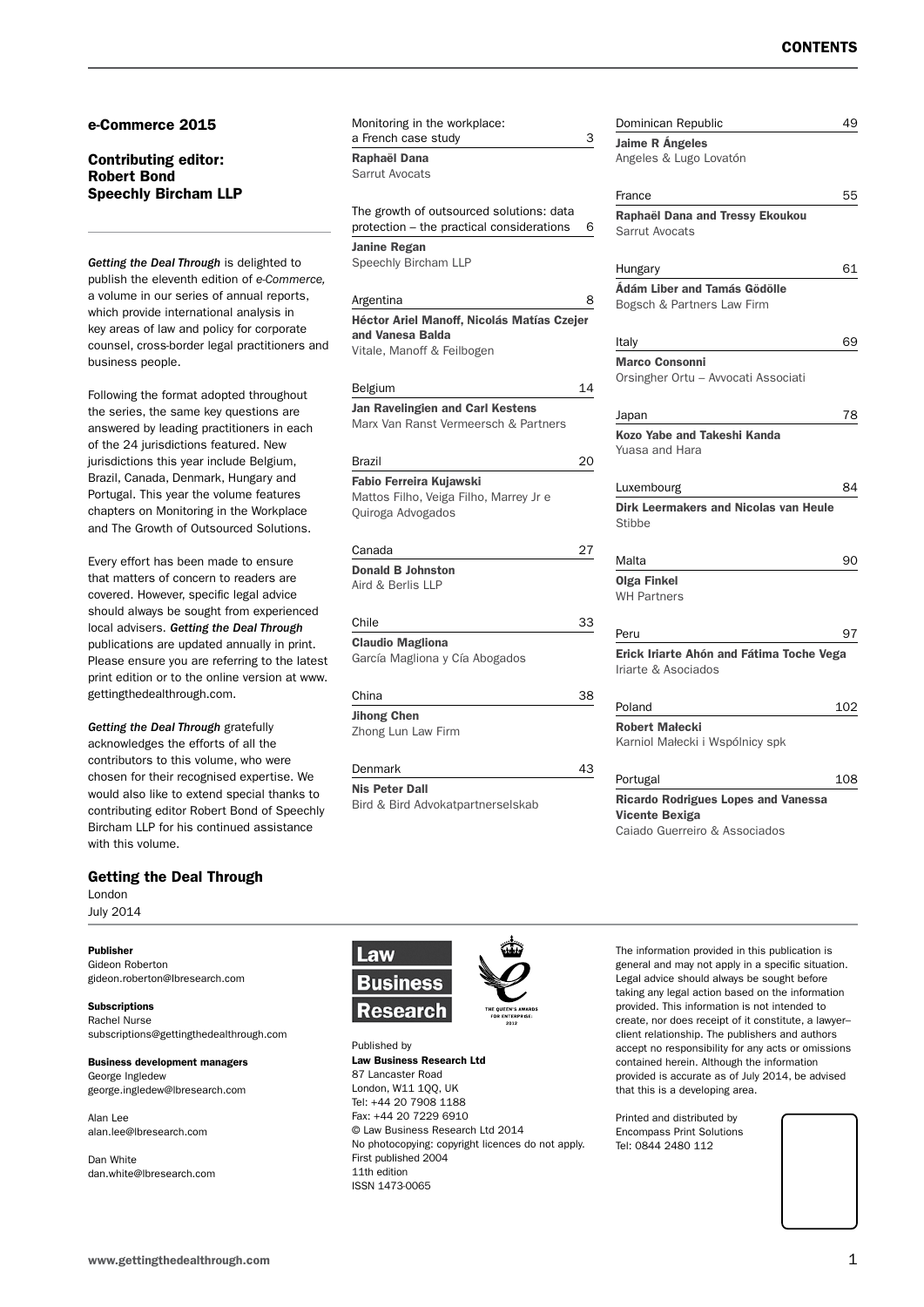#### **CONTENTS**

| Spain                                                                                  | 114 | Ukraine                                                                       | 131 |
|----------------------------------------------------------------------------------------|-----|-------------------------------------------------------------------------------|-----|
| <b>Belén Arribas Sánchez</b><br>Monereo Meyer Marinel-lo Abogados                      |     | <b>Volodymyr Yakubovskyy and</b><br><b>Alexander Weigelt</b><br><b>Nobles</b> |     |
| Switzerland                                                                            | 119 | United Kingdom                                                                | 136 |
| Lukas Bühlmann<br>Bühlmann Attorneys at Law                                            |     | <b>Robert Bond</b><br>Speechly Bircham LLP                                    |     |
| Turkey                                                                                 | 126 | <b>United States</b>                                                          | 147 |
| Sıdıka Baysal Hatipoğlu, Gökhan Uğur<br><b>Bağcı and Benan İlhanlı</b><br>B+B Law Firm |     | <b>Hillel   Parness</b><br>Parness Law Firm, PLLC                             |     |
|                                                                                        |     | Uruguay                                                                       | 157 |
|                                                                                        |     | Alejandro Alterwain and Martín Cerruti                                        |     |

Ferrere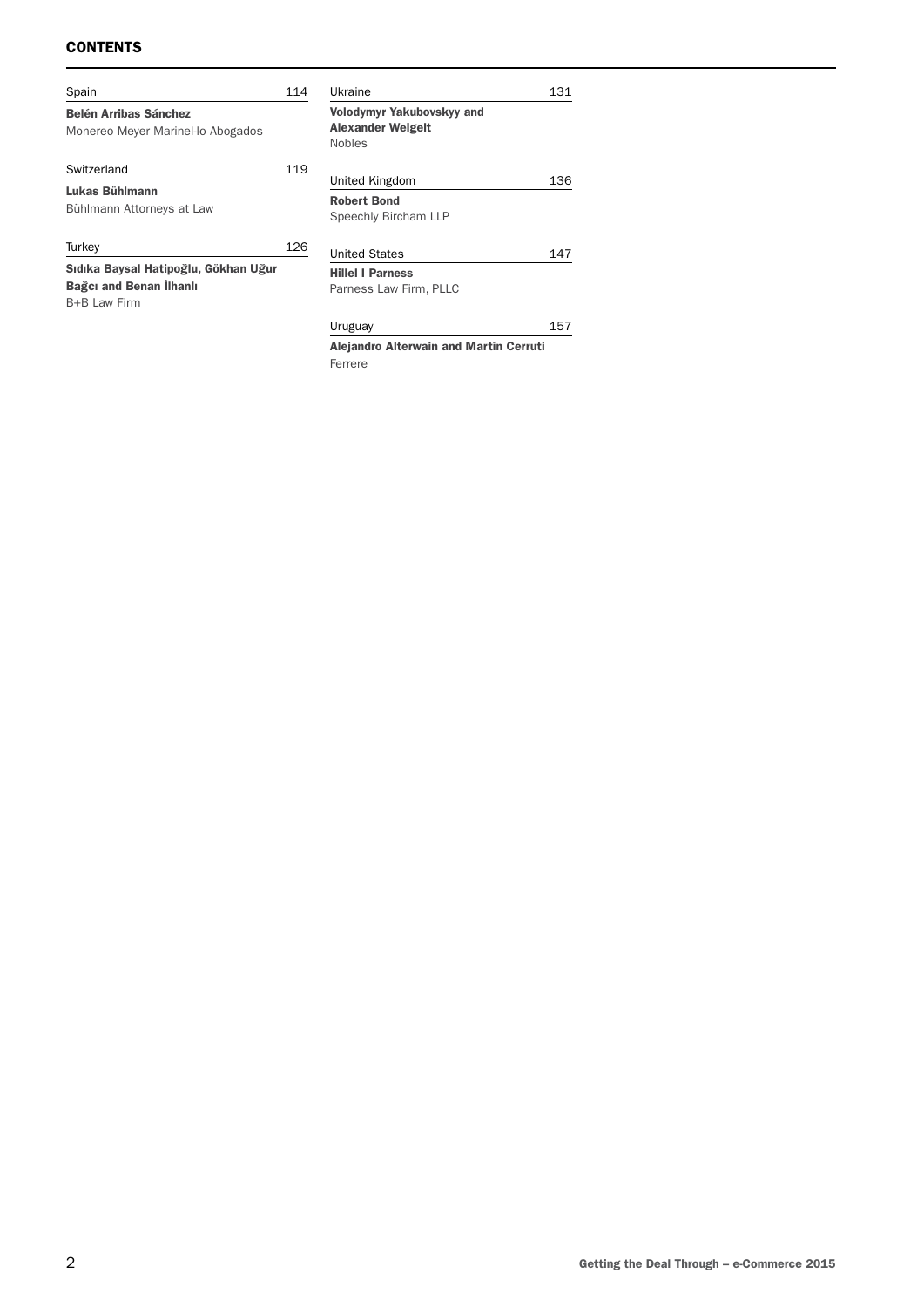# Poland

### Robert Małecki

Karniol Małecki i Wspólnicy spk

#### **General**

1 How can the government's attitude and approach to internet issues best be described?

The Polish government strongly appreciates the importance of the internet. The significance of the internet, computerisation and digitisation has been emphasised by the creation in 2011 of a new ministry, the Ministry of Digitisation and Administration, dealing, inter alia, with e-administration, the information society and telecommunications.

#### **Legislation**

- 2 What legislation governs business on the internet?
- The following acts regulate business on the internet:
- the Civil and Criminal Codes;
- Act of 18 July 2002 on the Electronic Provision of Services (AEPS);
- the E-Signatures Act of 18 September 2001 (AES);
- the Personal Data Protection Act of 29 August 1997 (APDP);
- the Copyright and Neighbouring Rights Act of 4 February 1994 (the Copyright Act);
- the Telecommunications Law Act of 16 July 2004 (TLA);
- the Protection of Particular Consumers' Rights and the Liability for the Damage caused by a Hazardous Product Act of 2 March 2000 (APPCR); and
- the Act of 5 July 2002 on the Protection of Certain Electronically Provided Services based on, or consisting of, Conditional Access.

#### Regulatory bodies

3 Which regulatory bodies are responsible for the regulation of e-commerce and internet access tariffs and charges?

These are matters for the president of the Electronic Communications Office (ECO). The president of ECO is the regulatory authority for the telecommunications market, supervised by the Minister of Digitisation and Administration. The president of ECO may, inter alia, impose financial penalties for breaches of the TLA and for failure to observe its decisions. The Scientific and Academic Computer Network (NASK) is a research institute responsible for the top-level '.pl' domain.

#### **Jurisdiction**

4 What tests or rules are applied by the courts to determine the jurisdiction for internet-related transactions (or disputes) in cases where the defendant is resident or provides goods or services from outside the jurisdiction?

The general principles referring to civil proceedings apply in such a case. In particular, the Lugano Convention on jurisdiction and the recognition and enforcement of judgments in civil and commercial matters of 30 October 2007 and Council Regulation (EC) No. 44/2001 of 22 December 2000 on jurisdiction and the recognition and enforcement of judgments in civil and commercial matters are of paramount importance.

If at least one of the parties is resident of an EU member state, or of a country that is a party to the above-mentioned Lugano Convention, the parties may agree that a court in a particular member state shall have jurisdiction. Otherwise, persons resident in an EU member state should be sued before the courts of that member state, irrespective of their citizenship. In the case of a legal person, under the above-mentioned regulation the location of its registered office will determine the appropriate court, or alternatively the place of its main governing body or business activity. The claim may also be brought before a court where the obligation was or was to be performed.

As to agreements with consumers, the consumer may initiate proceedings against a legal person or an individual conducting business activity before the court having jurisdiction over its registered office or the place of the consumer's residence. Actions against a consumer may be taken by legal persons or individuals conducting business activity only in courts of the country where the consumer is resident.

If none of the aforementioned acts applies and there are no applicable bilateral agreements, the provisions of the Civil Procedure Code (CPC) apply. The parties may submit specific cases to the Polish courts, unless foreign courts have exclusive jurisdiction. The parties may also submit a given case to arbitration courts. In any case, Polish courts have jurisdiction if a contractual obligation was, is or was to be performed in Poland, the defendant is resident or has its registered office in Poland or the delict was committed in Poland. The place of performance of an obligation is not defined in the CPC; the Polish Supreme Court has ruled that the applicable material foreign law is to be respected when deciding on the place of performance of a given obligation. The same applies to the determination of the place of commitment of a delict. As regards contracts concluded by consumers, Polish courts have jurisdiction even though the other party, being a business entity, has its registered office abroad, if a consumer undertook the steps necessary for the conclusion of a given contract in Poland. Hence, if a consumer makes its declaration of intent in Poland, Polish courts will have jurisdiction even if the contract has not been concluded in Poland.

#### Contracting on the internet

5 Is it possible to form and conclude contracts electronically? If so, how are contracts formed on the internet? Explain whether 'click wrap' contracts are enforceable, and if so, what requirements need to be met?

Yes, it is possible. In case of contracts formed electronically offline (e-mail), an offer made electronically shall be deemed to have been made to the other person at the moment of its introduction to a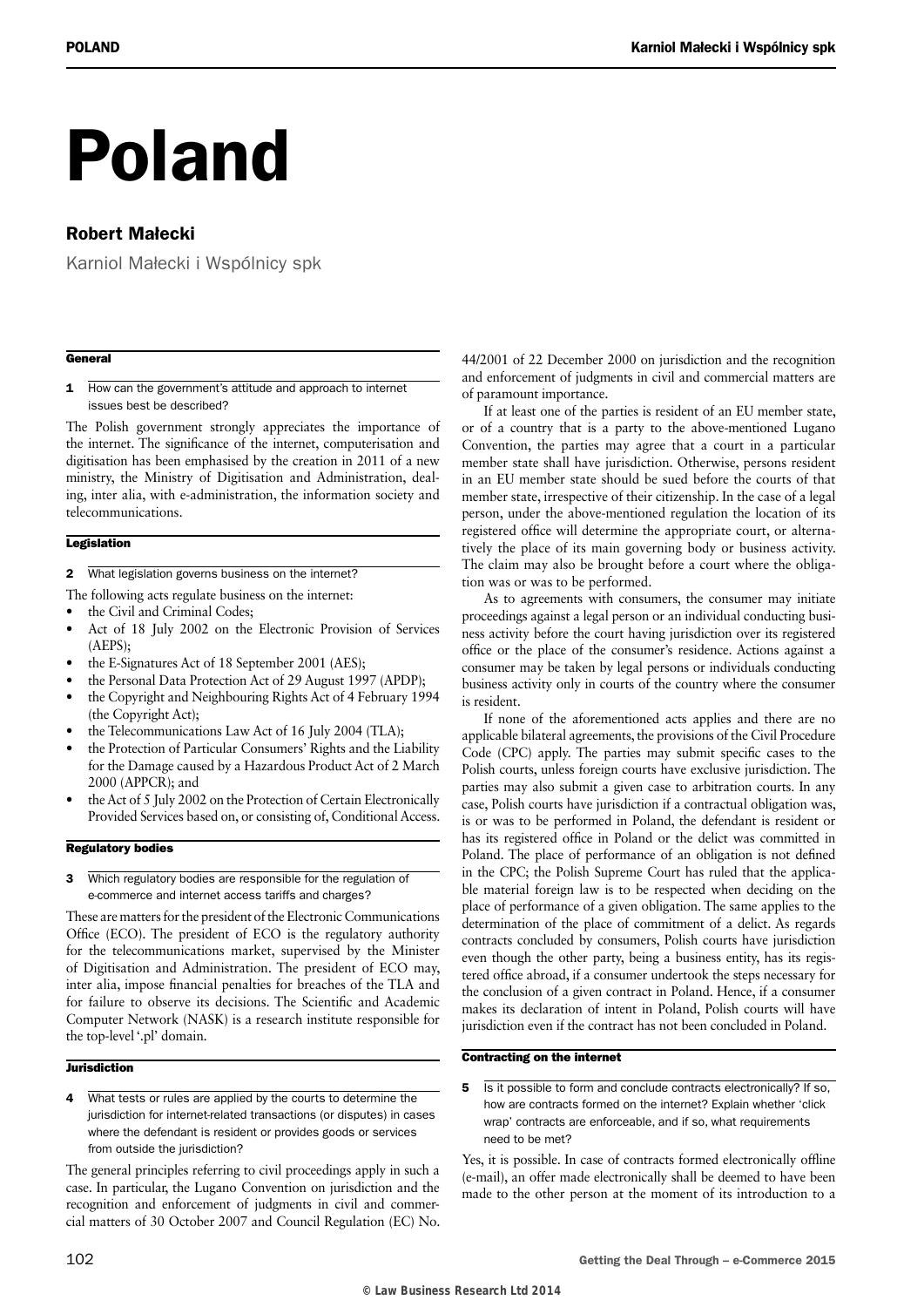means of electronic communication in a way that enabled that person to learn of its content.

In the case of a contract formed electronically online, an offer made electronically is binding for the offeror if the other party confirms its receipt without delay. This rule does not apply to contracts concluded by e-mail and other means of individual longdistance communication. In business-to-business relationships the parties may agree on the exclusion of this rule as well. A party entering into a 'click wrap' contract should be provided with the terms and conditions of the vendor's contract. Moreover, the party that is a business entity should provide the other contracting party, inter alia, with information about technical acts covered by the execution of the agreement, the legal effects of confirmation of the receipt of the offer and the languages in which the agreement may be concluded. If the contract is formed by e-mail or another means of individual electronic long-distance communication, the general provisions of the Civil Code shall apply. In business-to-consumer (B2C) contracts, the business entity should also meet the additional conditions stipulated by APPCR.

Providing telecommunications services was possible exclusively under a written agreement under the TLA. Since 21 January 2013 it is also possible to provide such services under an agreement concluded electronically. The duration of an agreement for a specified period of time concluded with a particular consumer for the first time may not exceed 24 months.

6 Are there any particular laws that govern contracting on the internet? Do these distinguish between business-to-consumer and business-to-business contracts?

The general provisions of the Civil Code, the AES and the AEPS also apply to internet contracts. B2C contracts are subject to provisions of the Civil Code and the APPCR.

7 How does the law recognise or define digital or e-signatures?

Under AES, an e-signature is data in an electronic format which, together with other data to which it has been attached or to which it is logically related, identifies the signatory. The act further defines an advanced e-signature as being an e-signature ascribed solely to the person appending the signature, who controls the data exclusively using safe equipment, and is linked to the data to which it was attached in a way that any further change of that data is made apparent.

8 Are there any data retention or software legacy requirements in relation to the formation of electronic contracts?

The Civil Code makes no such provision, but retention of such data is always in the interest of the contracting party in order to produce evidence in any subsequent proceedings.

Article 180(a) of the TLA requires public telecommunications operators or providers of publicly accessible telecommunications services to retain the transmission and localisation data generated or processed by those entities within the territory of Poland for 12 months and to make such data accessible to the competent authorities, including courts and prosecutors, on the basis regulated by special acts. However, these data do not relate to the content of contracts; they just confirm internet activity (time of log-in, IP number, etc). However the Court of Justice of the European Union stated in its judgment of 8 April 2014 that Directive No. 2006/24/ EC, being the basis for introducing data retention provisions into the TLA, is invalid as it interferes with the right to respect of social life and the right to protect personal data. Such a decision may have an impact on the TLA provisions regarding data retention.

#### **Security**

9 What measures must be taken by companies or ISPs to guarantee the security of internet transactions?

Under APDP and AEPS, the data controller – being the data processor, including the service provider rendering electronic services – must take measures to ensure the protection of personal data that are subject to processing.

In addition, every provider of publicly accessible telecommunications services is obliged to notify the Inspector General of Personal Data Protection on any infringement of personal data and keep a register of Infringements of Personal Data.

| 10 As regards encrypted communications, can any authorities      |
|------------------------------------------------------------------|
| require private keys to be made available? Are certification     |
| authorities permitted? Are they regulated and are there any laws |
| as to their liability?                                           |

Under the AES, a business entity as defined in the Act on the Freedom in Conducting Business Activities of 2 July 2004 (AFCBA) may provide certification services. No permit or licence is necessary, but only an entity entered into the register kept by the minister of the economy may issue a qualified certificate. Such services may also be provided by the National Bank of Poland and public authority bodies, but only for their own use or in favour of other public authority bodies.

Pursuant to article 11(3) of the AES, no liability is incurred for any damage resulting from false data entered in the certificate at the request of the person appending the e-signature.

Providers are liable to recipients for the non-performance or improper performance of their obligations unless the resulting damage was caused by circumstances for which they are not liable and which could not have been prevented by exercising due care. Qualified certification providers are subject to compulsory liability insurance.

Data for appending the e-signature (a private key) are only available to the person appending the signature, and there is no obligation requiring this person to disclose them. Additionally, other information related to the provision of certification services, including data used for verification of the authenticity of the signature and of the person (a public key) is confidential. However, it may be required by a court or a prosecutor if such information is connected with the pending proceedings, by state authorities when supervising the entities providing certification services and by other authorities empowered by separate acts.

#### Domain names

#### 11 What procedures are in place to regulate the licensing of domain names? Is it possible to register a country-specific domain name without being a resident in the country?

These matters are subject to the regulations of the registration body, NASK. In order to register a domain the interested party contracts NASK. This interested party has to declare that the data it submits to NASK is accurate and that the submission of the offer and the performance of the contract does not infringe any third party's rights or the law. NASK does not examine whether by entering into or performing the contract the subscriber has infringed the third party's rights or the law. However, a final and binding judgment stating that a subscriber infringed third-party rights may constitute grounds to terminate the contract.

Moreover, depending on the particular matter, provisions concerning trademark protection, the Combating of Unfair Competition Act of 16 April 1993 (ACUC), copyright law and provisions of the Civil Code will apply. It is possible to register domain names without being a resident in Poland.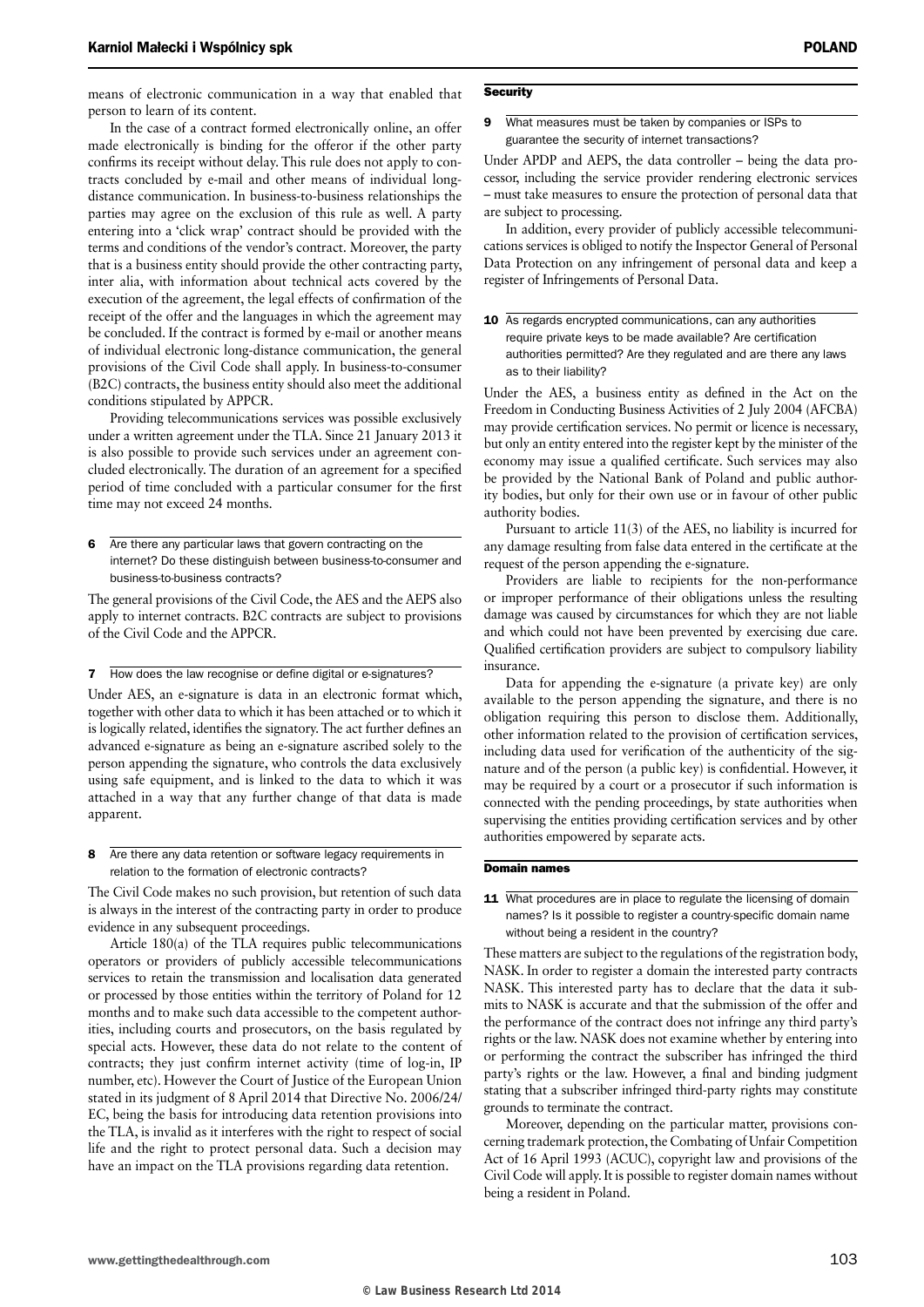12 Do domain names confer any additional rights (for instance, in relation to trademarks or passing off) beyond the rights that naturally vest in the domain name?

Generally domain names confer no additional rights, as registration of a domain means only that others may not hold this domain as their own. The 'first come, first served' principle applies in domain registration. Industrial property law permits the registration of a domain as a trademark after the completion of specific formalities. However, use of a similar domain may constitute an act of unfair competition, especially where there is a risk that consumers will be misled as to the identity of the business holding the given domain.

#### 13 Will ownership of a trademark assist in challenging a 'pirate' registration of a similar domain name?

Trademark holders may sue a third party that is infringing their rights by using the domain name. Holders may demand that such use is stopped, as well as demand a reimbursement of profits gained by its use or the award of damages, a court may also order the defendant to pay a sum of money for a charitable purpose. These claims can also be made against a person using a registered trademark as an internet domain.

#### **Advertising**

#### 14 What rules govern advertising on the internet?

Advertising on the internet is not expressly regulated by Polish law. Therefore the general rules concerning advertising apply (ie, provisions of ACUC, AEPS and regulations for the protection of incorporeal interests in intellectual property). In specific situations, the Press Law Act of 26 January 1984, the Gambling Act of 19 November 2009 and the Radio and Television Law Act of 29 December 1992 apply.

#### 15 Are there any products or services that may not be advertised or types of content that are not permitted on the internet?

Banned advertising, including advertising on the internet, includes: advertising contrary to the law, misleading advertisements, unjust comparative advertising, hidden advertising, advertising that invades privacy, spam and advertising of tobacco, alcohol (except for beer), psychotropic and abusive substances, games of chance and medicinal products that do not meet specific requirements.

Certain limitations apply to the advertising of medical services, services rendered by attorneys-at-law, notaries, as well as legal and tax advisers.

Total bans apply to contents of a criminal nature, including child pornography, pornography with animals or those provoking crime or racial or ethnic hatred.

New provisions of AEPS prohibit sending commercial information to natural persons that was not requested by them or sent to them without their consent.

This restriction does not concern legal persons anymore, which means that a company may receive unordered commercial information if it is not spam.

#### Financial services

16 Is the advertising or selling of financial services products to consumers or to businesses via the internet regulated, and, if so, by whom and how?

The sale of financial services products is subject to AEPS, article 21 of the AFCBA and article 661 of the Civil Code. Service providers must provide the service recipient with information concerning themselves and the contractual procedure.

Chapter 2(a) of APPCR applies to consumers, who must be informed by the service provider about, inter alia, the identity of the service provider, the subject matter and conditions of the transaction

and the right and method by which to withdraw from the agreement. However, this right to withdraw from the agreement does not apply to financial services whose price depends only on fluctuations of the market that are beyond the control of the service provider. The consumers' rights outlined in the APPCR cannot be excluded or limited by the contract.

Advertising of financial services products is subject to requirements of fair advertising arising from ACUC and the Act of 23 August 2007 on Counteracting Unfair Commercial Practices. This issue is also subject to regulations of the Polish Financial Supervision Authority.

#### **Defamation**

#### 17 Are ISPs liable for content displayed on their sites?

A website's creator, rather than the ISP, is generally liable for content displayed on the site. However, an ISP may be liable under civil law for any unlawful act as an accomplice of the tortfeasor.

ISPs that are natural persons may incur criminal liability as an accomplice if the content displayed on the website includes prohibited material (eg, defamatory or pornographic content). However, according to article 14 of the AEPS, an ISP is not liable for the content displayed on the site if it does not have actual knowledge of illegal information or activity, or upon obtaining an official notification or reliable information about the illegality of the given information or activity expeditiously disables access to the information.

#### 18 Can an ISP shut down a web page containing defamatory material without court authorisation?

If the web page clearly contains defamatory or criminal material, then the ISP may shut it down even without a court order without incurring liability for damages.

#### Intellectual property

#### 19 Can a website owner link to third-party websites without permission?

Basically, yes. However, Polish law contains no explicit regulation concerning this issue and each case of linking should be considered individually, particularly with respect to the regulations of the Copyright Act and the Industrial Property Law Act of 30 June 2000.

#### 20 Can a website owner use third-party content on its website without permission from the third-party content provider?

Under article 50(3) of the Copyright Act, making a work available to the public when and where the public chooses is one example of the fields of exploitation of the work, and this extends to the internet. The owner of the rights to work may use and dispose of such work in all fields of exploitation.

The website owner may not display a third party's content that constitutes a work within the meaning of the Copyright Act without the express consent of the owner of the rights to that work.

However, the principles of permitted public use regulated by the provisions of the Copyright Act apply. In specific cases, a work can be used without the express consent of the copyright owner; however, this is without prejudice to his or her right to remuneration, if applicable.

#### 21 Can a website owner exploit the software used for a website by licensing the software to third parties?

Yes, if the website owner has copyright or licence rights to the software in the relevant exploitation field. If not, the copyright owner's consent is required.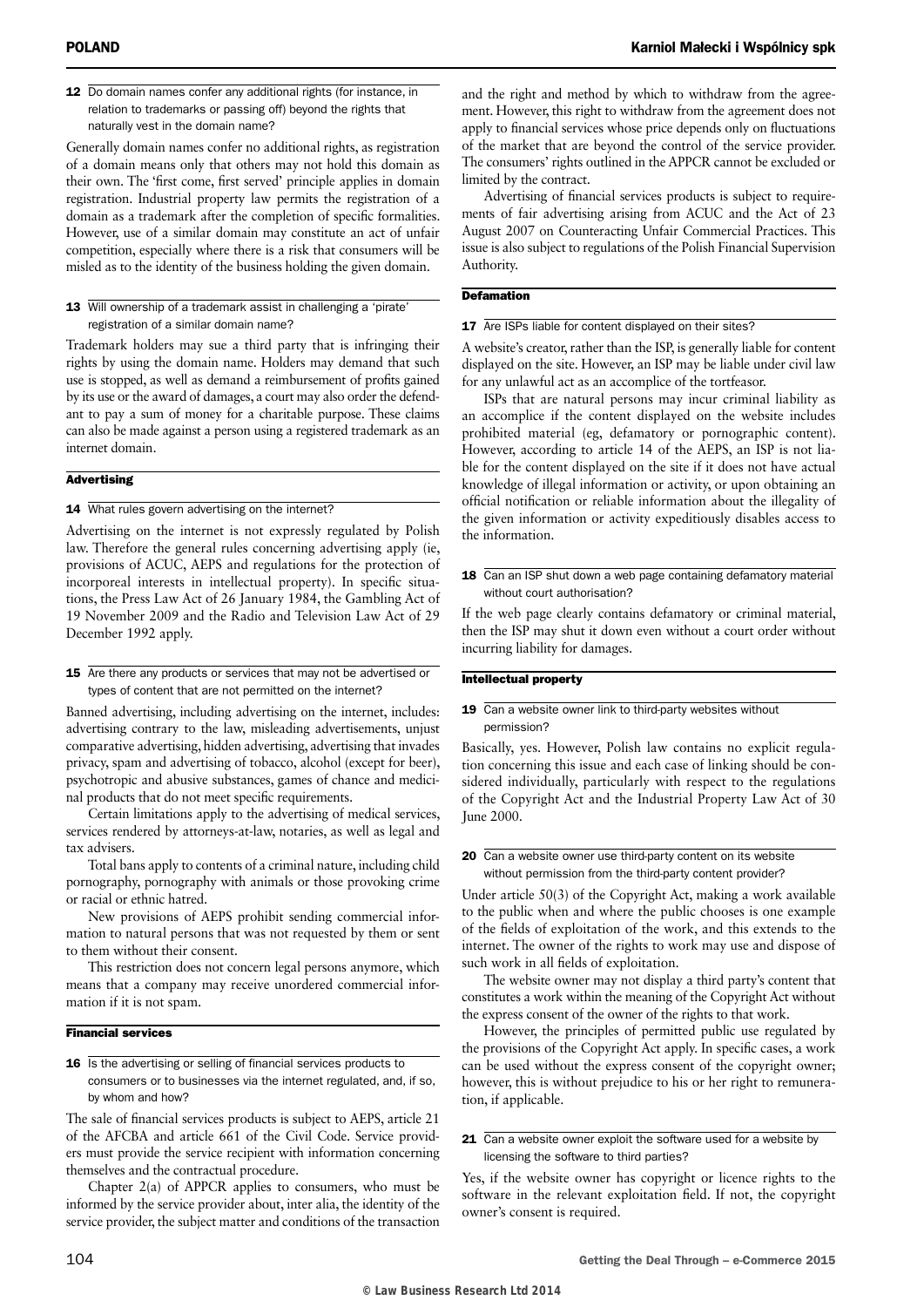Displaying a link to any unlawful content may result in joint liability in law if there was knowledge of the nature of the content. The entity displaying a link may also be liable if the link is classified as unlawful advertising or when the content or form of the link itself is contrary to law. So as not to be held liable, a given entity shall remove a link infringing law as soon as it receives an official or reliable information about the infringement.

#### Data protection and privacy

23 How does the law in your jurisdiction define 'personal data'?

Under article 6 of the APDP, personal data are any information concerning an identified or identifiable natural person. An identifiable natural person is a person who can be identified directly or indirectly, in particular by identity number or by one or more specific factors determining his or her physical, physiological, intellectual, economic, social or cultural features. Information is not regarded as identifying where the identification requires an unreasonable amount of time, cost or manpower.

24 Does a website owner have to register with any controlling body to process personal data? May a website provider sell personal data about website users to third parties?

Pursuant to article 40 of the APDP, the data controller is obliged to notify a data filing system for registration to the Inspector General of Personal Data Protection. A data controller is the person who has real control over the processed data, and is not always the website owner.

The prior and explicit consent of the data subject is required for any sale of the data.

25 If a website owner is intending to profile its customer base to target advertising on its website, is this regulated in your jurisdiction? In particular, is there an opt-out or opt-in approach to the use of cookies or similar technologies?

Article 19(4) of the AEPS limits the website owner to profiling its customer base only for advertising, market studies or analyses of service recipients' preferences, and only for the purpose of improving these services' quality. Only exploitation data and data not necessary to provide the electronic services may be processed when profiling such a base. Exploitation data is data that determines the service recipient's manner of using the electronic service (profile, identification of the telecommunications network or information technology system, information about the beginning, scope and end of use of the electronic service).

However, processing the above-mentioned data, which identify the service recipient and his or her telecommunications network or information technology system, requires the prior express consent of the service recipient (the data subject). If consent is not given, the service provider is obliged to make such data anonymous and use only data that does not identify the service recipient.

Poland has introduced Directive 2009/136/EC of 25 November 2009 by amending the TLA that provides for an opt-in approach to the use of cookies. The user's consent to the use of cookies is always required unless the use of cookies is necessary for enabling the use of a specific service explicitly requested by the subscriber or user or for the purpose of carrying out transmission of a communication via the internet. Before giving its consent a user must be directly presented with clear and comprehensive information on the purpose and manner of using cookies, as well as on the option of using appropriate settings in its web browser or other application in a manner that disables cookies.

The user may consent to the use of cookies by accepting the aforementioned information presented to him or her by using appropriate settings of a browser or other application.

Using cookies must not result in any negative effects on the user's software or hardware.

26 If an internet company's server is located outside the jurisdiction, are any legal problems created when transferring and processing personal data?

The transfer of personal data to a third country may take place only if the country of destination ensures an adequate level of personal data protection in its territory. The adequacy of the level of personal data protection is evaluated taking into account all the circumstances concerning a data transfer operation, in particular the nature of data, the purpose and duration of the proposed data-processing operations, the country of origin and the country of final destination of data as well as the legal provisions in force in a given third country and the security measures and professional rules applied in this country. This rule should not be applied to the transfer of personal data required by legal provisions or by provisions of any ratified international agreement that guarantee adequate levels of data protection.

The data controller may also transfer the personal data to the third country provided that:

- the data subject has given his or her written consent;
- the transfer is necessary for the performance of a contract between the data subject and the data controller, or takes place in reply to a request from the data subject;
- the transfer is necessary for the performance of a contract concluded in the interest of the data subject between the data controller and another subject;
- the transfer is necessary or required by reasons of public interest or for the establishment of a legal claim;
- the transfer is necessary in order to protect vital interests of the data subject; and
- the transfer relates to data that is publicly available.

In other cases, the transfer of personal data to a third country requires the consent of the Inspector General of Personal Data Protection, provided that the data controller ensures adequate protection with respect to privacy protection and the rights and freedoms of the person whom the data concerns.

27 Does your jurisdiction have data breach notification laws?

Yes, this matter is subject to the provisions of the APDP. In case of any breach of provisions on personal data protection, the Inspector General of Personal Data Protection may act ex officio as well as upon a motion of the person concerned.

#### Taxation

28 Is the sale of online products subject to taxation?

Yes, but the sale of products over the internet is not subject to separate tax provisions and online sales are subject to taxation on the same terms as ordinary sales. The issue is regulated by the Income Tax Acts, the Act on VAT and the Act on Civil Law Transactions.

29 What tax liabilities ensue from placing servers outside operators' home jurisdictions? Does the placing of servers within a jurisdiction by a company incorporated outside the jurisdiction expose that company to local taxes?

Regarding income tax, in certain circumstances this may result in the taxpayer having a permanent establishment in the given country and may result in liability for payment of income tax in that country on income generated in connection with the existence of such permanent establishment.

Placing a server in Poland does not influence VAT taxation on sales transactions. The nature of the transaction and the VAT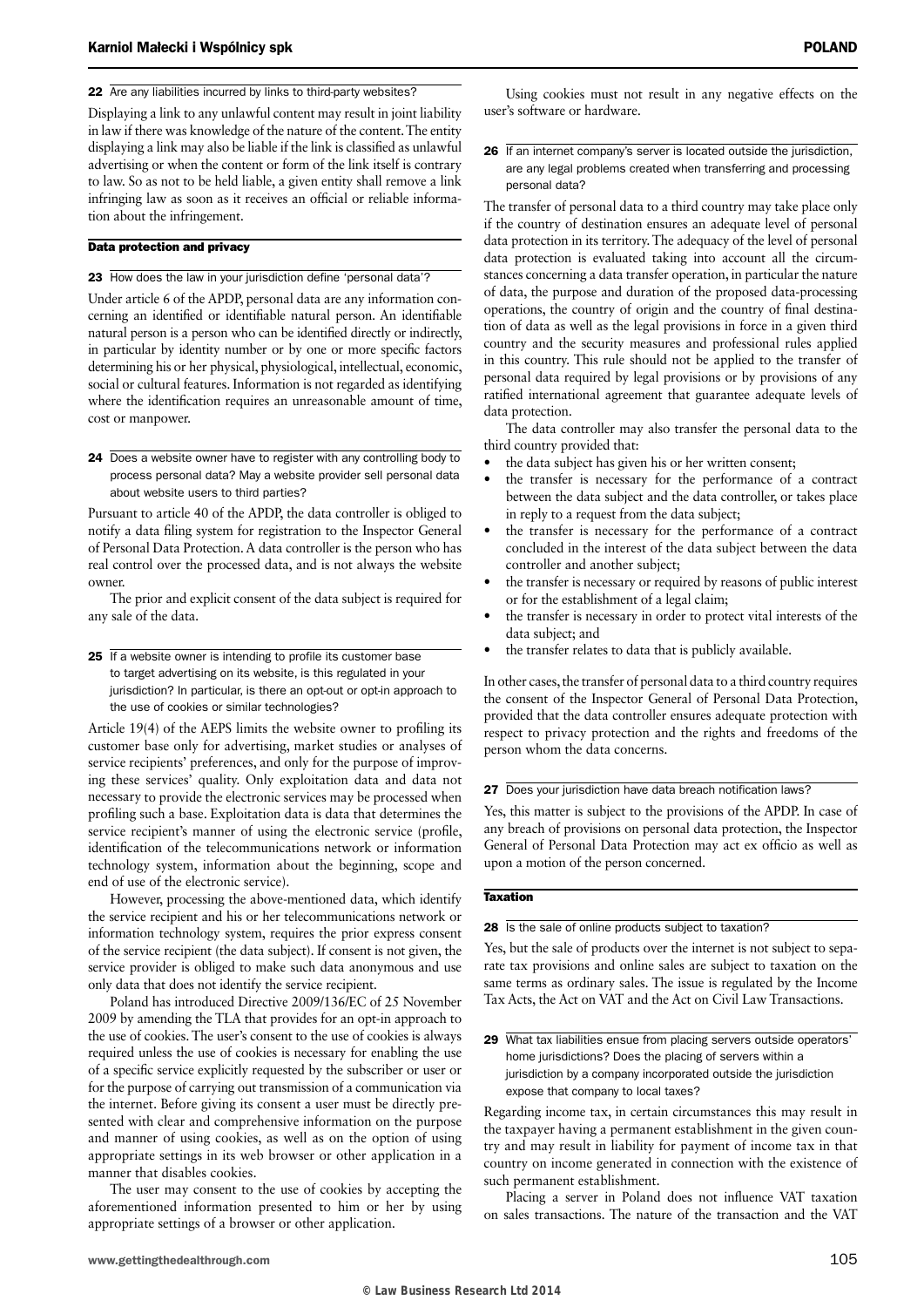taxation status of the purchaser are crucial to determine VAT liability.

30 When and where should companies register for VAT or other sales taxes? How are domestic internet sales taxed?

The place of registration should be the tax office competent for the company's registered office or principal place of business. Registration should be effected upon the commencement of business activities.

Internet sales are subject to general VAT rates applicable in Poland: the principal rate is 23 per cent and the reduced rate for some goods and services is 8 per cent. Certain goods and services are not subject to VAT.

31 If an offshore company is used to supply goods over the internet, how will returns be treated for tax purposes? What transfer-pricing problems might arise from customers returning goods to an onshore retail outlet of an offshore company set up to supply the goods?

The return of goods supplied over the internet is not subject to any particular tax provisions and should be settled according to general income tax and VAT procedures.

The taxation issues related to transfer-pricing provisions are not specifically regulated because of their internet character.

#### **Gambling**

32 Is it permissible to operate an online betting or gaming business from the jurisdiction?

This issue is regulated by the Gambling Act of 19 November 2009. According to its provisions, cylindrical games, card games, games of dice and games on gaming machines may be provided only in real, non-internet casinos and bingo rooms. Organising online games of chance or online games on gaming machines is expressly prohibited. However, operating an online mutual betting business is allowed but requires a licence.

33 Are residents permitted to use online casinos and betting websites? Is any regulatory consent or age, credit or other verification required?

Participating in online games of chance or online games on gaming machines is expressly prohibited by the Gambling Act of 19 November 2009. Residents who are at least 18 years old are permitted to use mutual betting websites. However, under article 107 section 2 of the Tax Criminal Code, it is prohibited to participate in a foreign game of chance or a foreign mutual bet within the territory of Poland. Anyone using such a service within Poland commits a tax offence subject to a fine or/and imprisonment of up to three years.

#### **Outsourcing**

34 What are the key legal and tax issues relevant in considering the provision of services on an outsourced basis?

Outsourcing is classified and defined in the Council of Ministers' Regulation of 24 December 2007 on Polish Classification of Business Activity and in the Council of Ministers' Regulation of 29 October 2008 on Polish Classification of Goods and Services. There is no general regulation concerning the provision of services on an outsourced basis.

Special provisions for the banking sector are provided by the Act on Banking Law of 29 August 1997, which determines the conditions and principles that must be met in order to provide services on an outsourced basis.

Tax law does not provide any special regulations on outsourcing. Therefore, the general provisions of Polish tax law are applicable.

35 What are the rights of employees who previously carried out services that have been outsourced? Is there any right to consultation or compensation, do the rules apply to all employees within the jurisdiction?

If outsourcing leads to the termination of employment contracts, the employer hires more than 20 people and a specific group of employees is made redundant, then under the Act on Special Principles of Terminating Employment with Employees for Reasons Not Related to the Employees of 13 March 2003 the employer shall consult the trade union over such dismissals and is liable to make severance payments. However, this rule is applicable only where a trade union operates at the employing establishment.

If the employer hires at least 50 people, it shall inform and consult the employees' council issues related to changes in the structure and operation of the business before using an outsourced company.

#### Online publishing

36 When would a website provider be liable for mistakes in information that it provides online? Can it avoid liability?

The Constitution of Poland, the Civil Code, the Press Law Act as well as international acts of law such as Convention for the Protection of Human Rights and Fundamental Freedoms provide for the right of freedom of speech as long as it is not prohibited by law. A website provider (being a content provider) is liable for the information displayed online under the general principles of the Civil and Criminal Codes or for infringement of other rights (eg, intellectual property rights or APDP). The content provider may be liable for publishing erroneous information on a website if the information infringes personal rights, causes damage or is in any other manner unlawful and guilt for the unlawful result of publishing such information may be attributed to the content provider. The general principles of liability refer also to press published online. The author, editor, publisher and other persons that procure publishing of information are liable for the effects of publishing thereof. Upon a motion of a person or entity the chief editor is obliged to publish a correction of inaccurate or untrue information within three days of receiving such a motion. Business entities selling products via the internet may be liable for the non-conformity of the goods with the contract concluded with consumers. If the goods are not in conformity with the information provided to the consumer the business entity may be obliged to repair, replace the good or return the price paid by the consumer if the consumer withdraws from the contract. Business entities selling products via the internet may also bear civil or criminal liability for publishing misleading information on their services or products or providing false advertising.

#### 37 If a website provider includes databases on its site, can it stop other people from using or reproducing data from those databases?

The Databases Protection Act of 27 July 2001 applies. A website provider that has a right to a database may prohibit unauthorised third parties from the total or partial use of such a database.

However, it is allowed to use part of a database made available on a website, which is not essential as to the quality and quantity. Moreover, such use should not infringe the normal use of the database or harm the interests of its owner.

In any event, use of the database is permitted if the third party uses it for didactic or research purposes and identifies the source, or if such use is justified for a non-commercial goal, or for internal security and court or administrative proceedings. Despite this, recurring and systematic downloading or secondary use of the database is not permitted if this is contrary to normal use and results in unjustified violation of the owner's interests.

If the database can be regarded as a work according to the provisions of copyright law, the Copyright Act will additionally apply.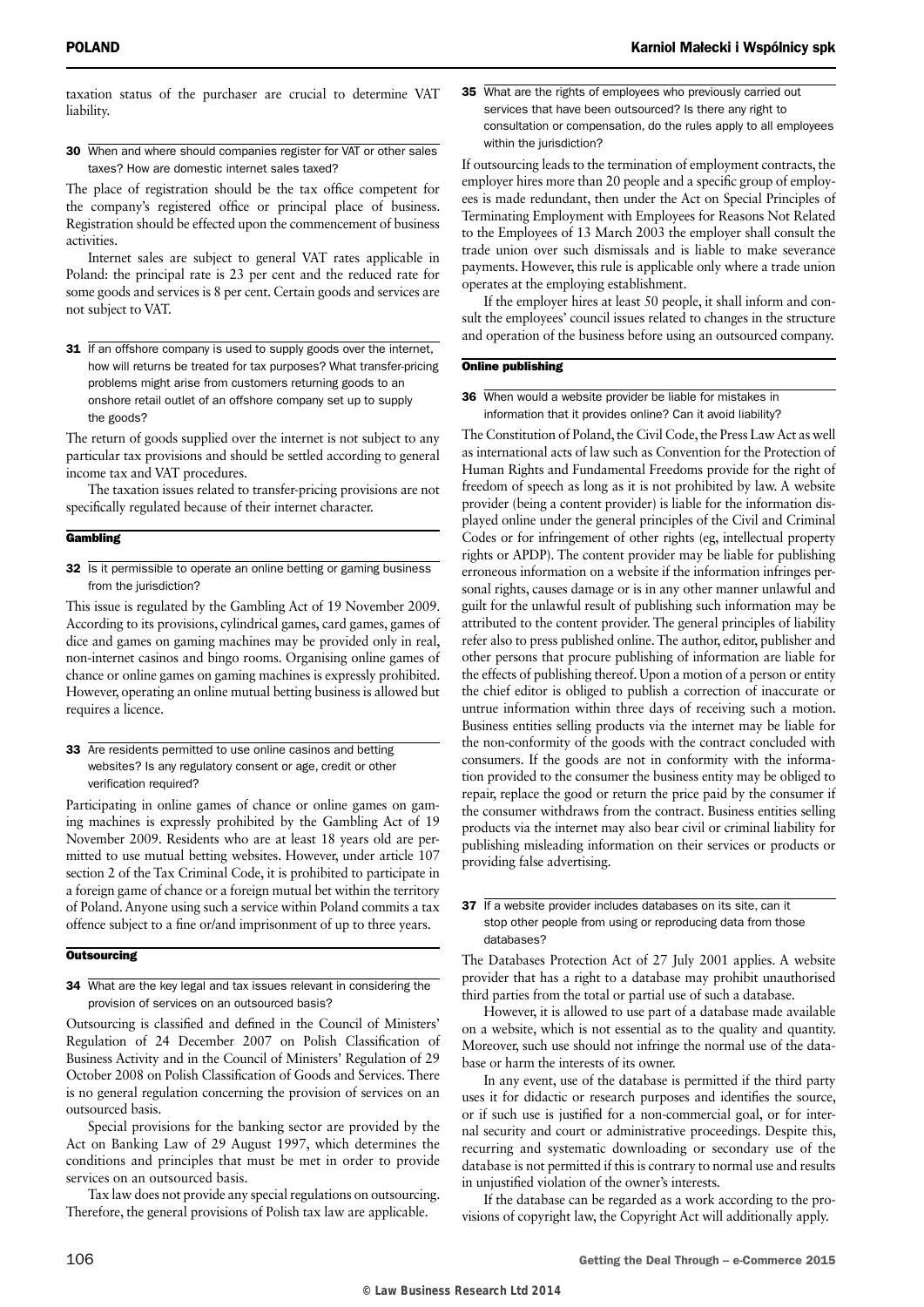#### Update and trends

On 17 January 2014 a project of a new act on consumers' rights (the Draft) was introduced to the lower chamber of parliament that implements the Directive of European Parliament and Council 2011/83/EU on consumer rights. The changes would affect entities operating in the field of e-commerce with regard to consumers. The Draft provides for some structural changes as it annuls the APPCR and amends the Civil Code. It also introduces additional requirements as to the informational obligations with regard to consumers – unified specimens of a declaration of cancellation of

38 Are there marketing and advertising regulations affecting website providers?

As mentioned in question 14, advertising on the internet is not expressly regulated by Polish law and general rules concerning advertising apply. Courts consider internet press as falling into the scope of application of the Press Law Act of 26 January 1984. Like its traditional form, internet television is governed by the Radio and Television Law Act of 29 December 1992. Both Acts provide

the agreement and of the information of the possibility thereof. This may affect the requirements as to the contents of the regulations of websites through which businesses provide goods and services via the internet. Currently the project has been passed to the higher chamber of Parliament.

If the project is implemented without any amendments it shall come into force within six months from its publication and shall apply to every B2C agreement concluded via the internet since that date.

prohibitions as to the content of advertisements. Also the ACUC provides regulations on unfair or prohibited advertising. If a given advertisement is contrary to the provisions of these Acts (ie, it is illegal), the AEPS will apply. Under article 14 of the AEPS a website provider will not be held liable if it does not have actual knowledge of illegal information or upon obtaining an official notification or reliable information about the illegality of the given information expeditiously disables access to the information.



#### Robert Małecki rmalecki@kmw-adwokaci.pl

Ul Świetojerska 5/7 Tel: +48 22 828 14 60 00-236 Warsaw Fax: +48 22 827 04 63 Poland **WARD CONTROLLER WWW.KMW-adwokaci.pl**